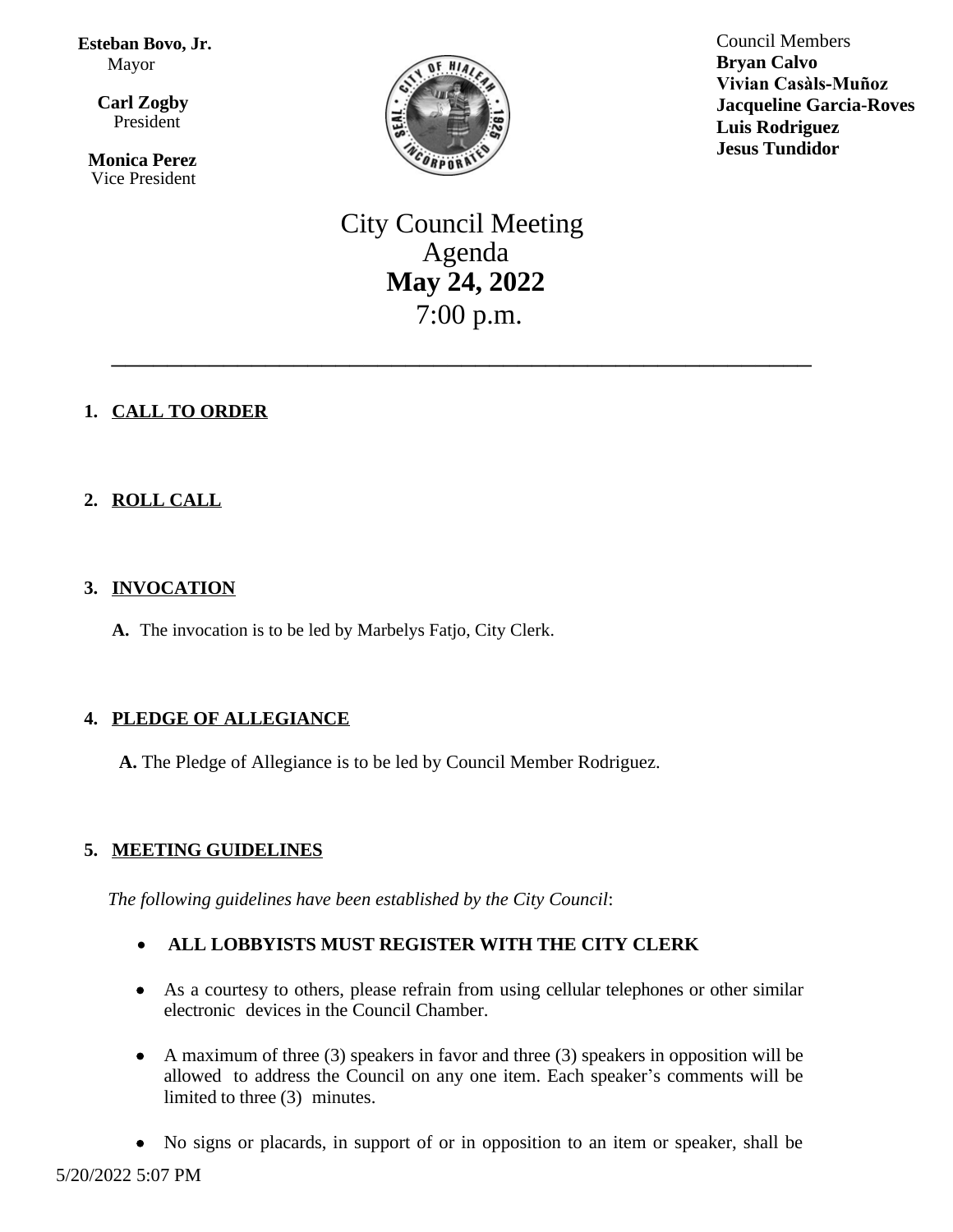permitted within the Council Chamber.

- Any person, whether participating via the web platform, telephonic conferencing or physical presence at City Hall, interested in making comments or posing questions on matters of public concern or on any item on the agenda, may do so during the meeting.
- Members of the public may address the City Council on any item pertaining to City business during the Comments and Questions portion of the meeting. A member of the public is limited to one appearance before the City Council and the speaker's comments will be limited to three (3) minutes.
- The public can view public meetings on the City's YouTube page [\(www.youtube.com/cityofhialeahgov](http://www.youtube.com/cityofhialeahgov) ).
- Members of the public may hear the meeting live through telephonic conferencing using any telephone or cellular phone service. A smart device or computer are not necessary to participate in the meeting if you join by phone.
- All persons participating via the web platform will be muted during the meeting until called upon to be heard. Participation through Zoom requires a computer or smart mobile device with a microphone and web camera. The participant may elect to participate in the meeting using audio only or appear through both audio and video. The video function of all participants appearing through video will be turned off until called upon to be heard.

## **6. PRESENTATIONS**

 Presentation by staff of the Hialeah Parks and Recreation Department, including Steven Diaz, Parks and Recreation Supervisor, regarding the Flag Football season.

(DEPARTMENT OF PARKS AND RECREATION)

# **7. COMMENTS AND QUESTIONS**

## **8. ANNOUNCEMENT OF AMENDMENTS/CORRECTIONS TO THE AGENDA**

## **9. CONSENT AGENDA**

*All items listed under Consent Agenda with letter designations are considered routine and will be* enacted by one motion. There will be no separate discussion of these items unless a Council Member, the Mayor or a resident so requests, in which case the item will be removed from the consent agenda and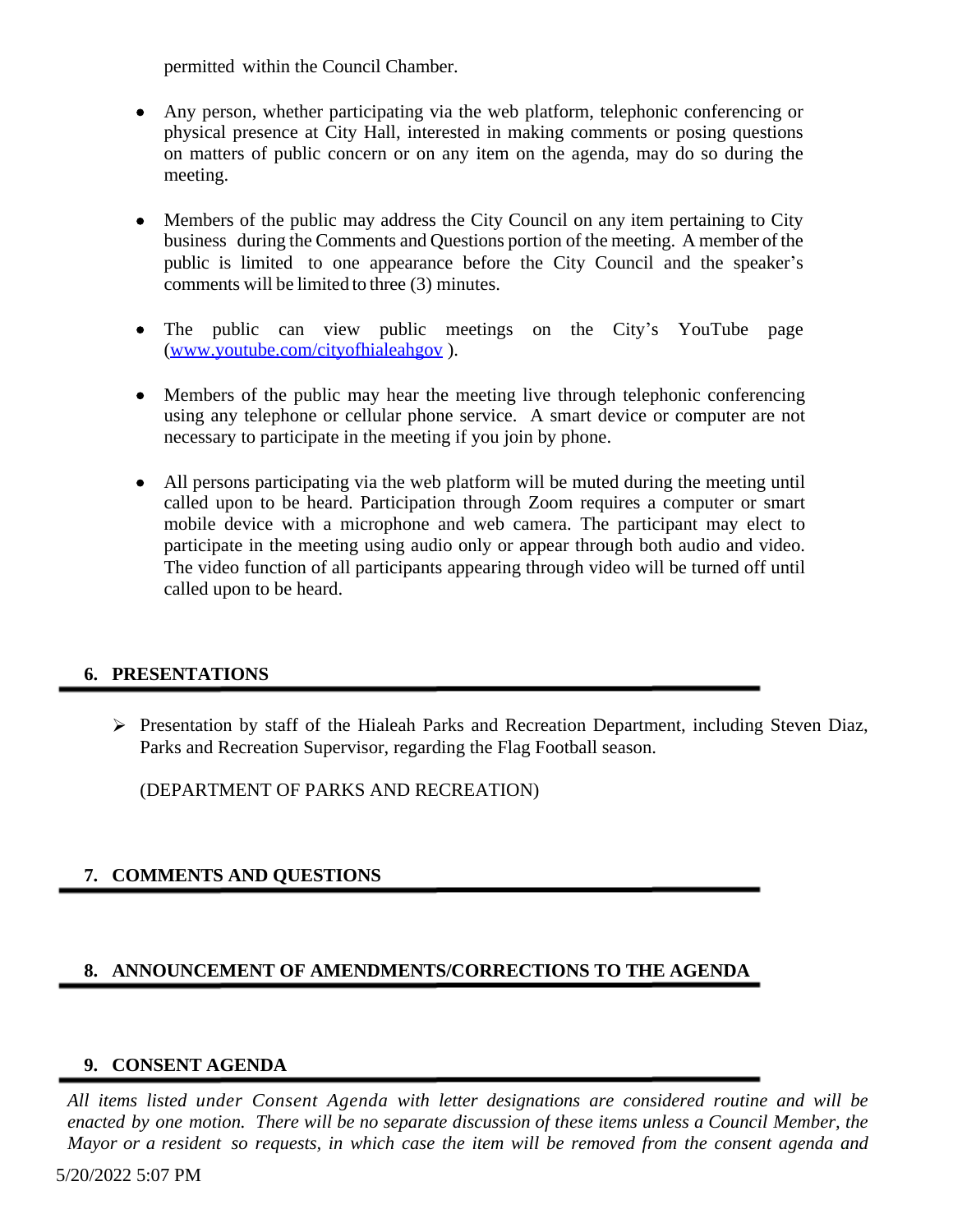#### *considered along with the regular order of business.*

**A.** Request permission to approve the minutes of the City Council Meeting held on May 10, 2022 at 7:00 p.m.

## (OFFICE OF THE CITY CLERK)

**B.** Report of Scrivener's Error – On March 22, 2022, the City Council passed and adopted Ordinance No. 2022-020 calling for a Special Primary Election to be held in the City of Hialeah on Tuesday, November 8, 2022 to fill a vacancy for City Councilmember Group IV and providing for a Special General Election (run-off election) to be held on Tuesday, December 6, 2022, if necessary. The ordinance incorrectly provides the date of resignation of former Councilmember Oscar De la Rosa as October 26, 2022. The ordinance is hereby being amended to reflect Mr. De la Rosa's effective date of resignation as January 26, 2022.

## (OFFICE OF THE CITY CLERK)

**C.** Request permission to waive competitive bidding, since it is advantageous to the City in that the property owner (Orestes Armenteros) was awarded SHIP funds in the year 2020 and the City is expediting the finalization of the project, and issue a purchase order to Patriot Windows & Doors, LLC, vendor providing the lowest quotation, for the purchase and installation of impact windows and doors for the property located at 135 West 52 Street, Hialeah, Florida, through the State Housing Initiatives Partnership (SHIP) Program, in a total amount of \$30,679.02, and further request a ten percent (10%) contingency in the amount of \$3,067.90 to cover any unforeseen issues that may arise during the work, for a total cumulative expense amount not to exceed \$33,746.92. The funding for this expenditure is to be withdrawn from the State Housing Initiative Program Fund - SHIP Armenteros Case Account No. 123.8314.554306.

## (DEPARTMENT OF GRANTS AND HUMAN SERVICES)

**D.** Request permission to extend the Professional Service Agreement between the City of Hialeah and Tidal Basin Government Consulting, LLC, for a period of one (1) year, commencing August 2022 through August 2023, pursuant to Hialeah Request for Proposal No. 2018/19-8500-36-001 – *Emergency Management Administrative Support Services RFP,* under the same terms and conditions outlined in the initial agreement. On June 25, 2019, the City Council approved Consent Item N, awarding the bid to Tidal Basin Government Consulting, LLC, highest ranked proposer.

## (DEPARTMENT OF EMERGENCY MANAGEMENT)

- **E.** Request to approve the recommendations of the Selection Committee for request for proposals for Pre-Employment, Occupational Health and Other Related Medical Services in response to Request for Qualification No. 2021/22-4100-36-006, awarding a professional service agreement to the following three (3) firms:
	- 1) Cano Health Occupational Health, LLC (297 Points)
	- 2) Physician Health Center (289 Points)
	- 3) Miami Health Medical Group, Inc. (240 Points)

# (HUMAN RESOURCES DEPARTMENT)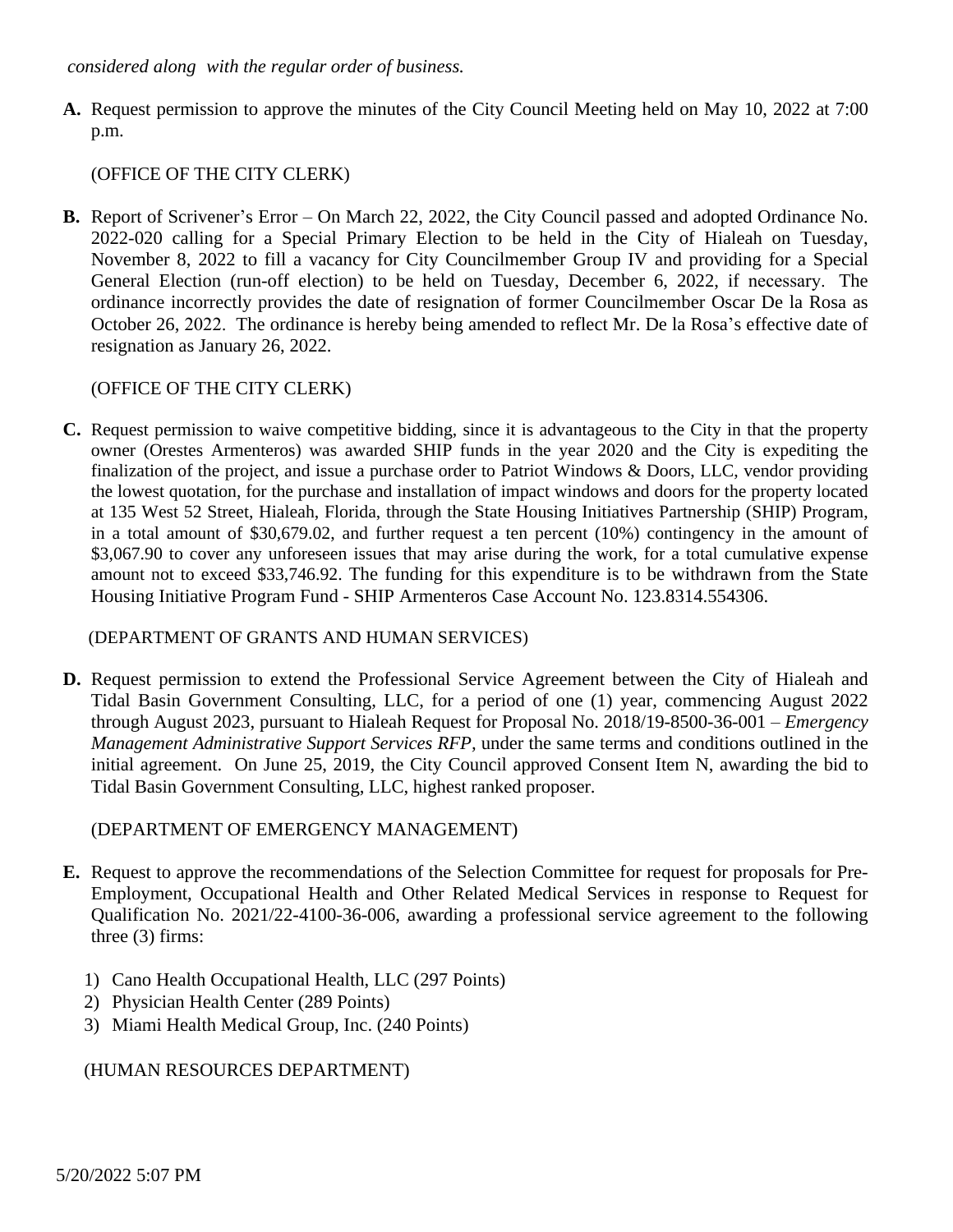#### **10. ADMINISTRATIVE ITEMS**

**10 A. ORDINANCE:** Second reading and **public hearing** of proposed ordinance amending Ordinance No. 2022-015 (March 8, 2022) of the Mayor and the City Council of the City of Hialeah, Florida, amending the Hialeah Code of Ordinances Chapter 18, entitled "Businesses", Article VI. "Peddlers, Solicitors, Itinerant Vendors", Division 2. "Peddlers, Itinerant Vendors", §18-311 "Retail Sales from Tents"; allowing retail tent sales other than the sale of Christmas trees and fireworks as a special event; allowing additional time for retail sales as a special event; allowing for a farmer's market; repealing all ordinances or parts of ordinances in conflict herewith; providing for penalties for violation hereof; providing for a severability clause; providing for inclusion in the code; and providing for an effective date.

#### (ADMINISTRATION)

*On May 10, 2022, the City Council approved the item on first reading. Second reading and public hearing is scheduled for May 24, 2022.*

*On April 26, 2022, the item was deferred until May 10, 2022.*

**10 B. ORDINANCE:** Second reading and **public hearing** of proposed ordinance amending Chapter 98, entitled "Zoning", Article V, Zoning District Regulations, Division 16, entitled "C-2 Liberal Retail Commercial District", Section 98-1112, entitled "Uses Prohibited" removing open air markets as prohibited activity; repealing all ordinances or parts of ordinances in conflict herewith; providing for penalties for violation hereof; providing for a severability clause; providing for inclusion in the code; and providing for an effective date.

(ZONING)

*On May 10, 2022, the City Council approved the item on first reading, Second reading and public hearing is scheduled for May 24, 2022.*

*On April 13, 2022, the Planning and Zoning Board recommended approval of this item.*

**10 C. ORDINANCE:** First reading of proposed ordinance amending City of Hialeah Ordinance No. 2022-20 (March 22, 2022), to correct the last date that the Miami-Dade County Supervisor of Elections will register voters for the City of Hialeah Special Primary Election of November 8, 2022.

(OFFICE OF THE CITY CLERK)

**10 D. PUBLIC HEARING TO RECEIVE THE PUBLIC'S COMMENTS:** The City is proposing to provide free bus services (elimination of fare) to the public through City of Hialeah Transit System for the routes of Flamingo and Marlin.

(ADMINISTRATION)

(TRANSIT)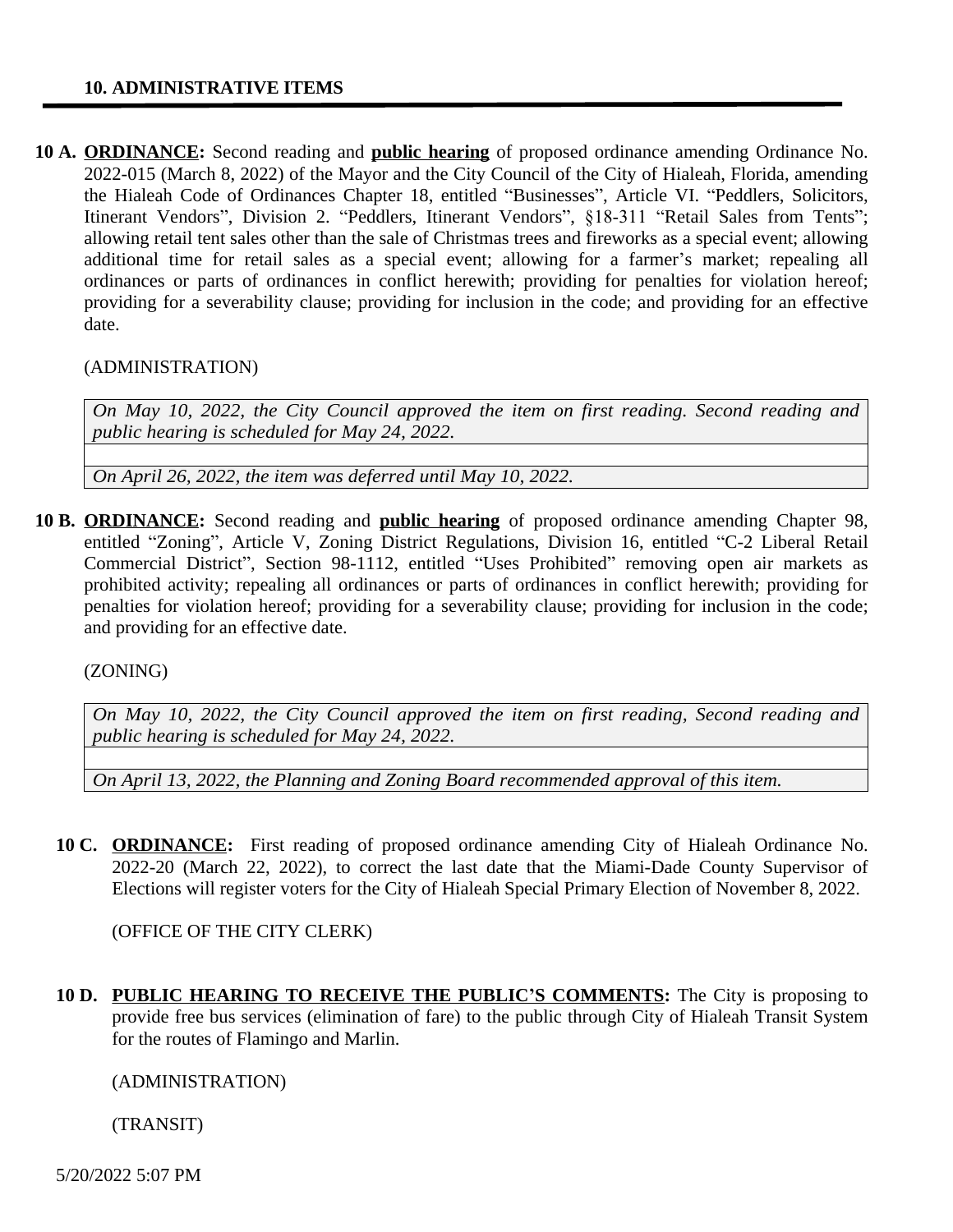#### **12. UNFINISHED BUSINESS**

#### **13. NEW BUSINESS**

#### **14. LANDUSE**

**LU 1. ORDINANCE**: Second reading and **public hearing** of proposed ordinance amending the Future Land Use Map from Commercial to Transit Oriented Development District; **Property located at 1067 East 25 Street, Hialeah, Florida, zoned C-2 (Liberal Retail Commercial District);** repealing all ordinances or parts of ordinances in conflict herewith; providing penalties for violation hereof; providing for a severability clause; and providing for an effective date.

*Per the Planning and Zoning Division, the Land Use Amendment must be approved before the City Council's consideration of the rezoning of the property. (Item PZ 6 on the May 10, 2022 City Council Agenda)* 

*Registered Lobbyists: Maritza Haro Salgado and Melissa Tapanes Llahues, 200 South Biscayne Boulevard, Suite 300, Miami, Florida 33131, on behalf of BEC Housing Trust, LLC.*

*On April 27, 2022, the Planning and Zoning Board recommended approval of the item.*

*Planner's Recommendation: Approval*

*Property Owner: East 25 Street Shops, Inc., 2223 Pembroke Road, Hollywood, Florida 33020.*

**LU 2. ORDINANCE:** First reading of proposed ordinance amending the Future Land Use Map from Low Density Residential to Transit Oriented Development District; **Property located at 922 East 26 Street, Hialeah, Florida, zoned R-1 (One-Family District);** repealing all ordinances or parts of ordinances in conflict herewith; providing penalties for violation hereof; providing for a severability clause; and providing for an effective date.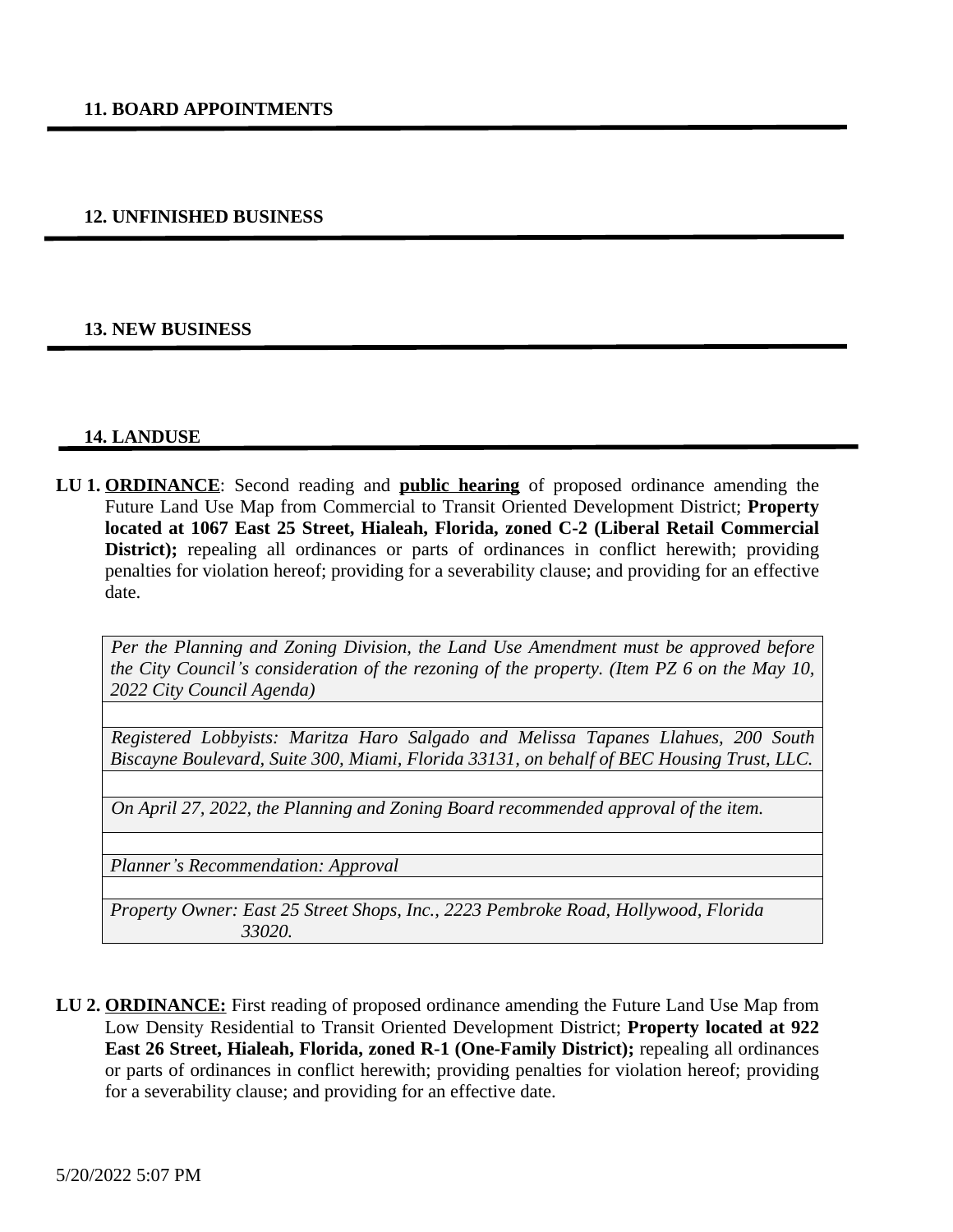*Registered Lobbyists: Carlos L. Diaz, 333 Southeast 2 nd Ave, 44th Floor, Miami, Florida 33131, on behalf of Metro Parc Hialeah, LLC.*

*On May 11, 2022, the Planning and Zoning Board recommended approval of the item.*

*Planner's Recommendation: Approval*

*Property Owner: Jose Campo, 580 East 26th Street, Hialeah, Florida 33013.*

#### **15. ZONING**

## **PLANNING AND ZONING**

**PZ 1. ORDINANCE:** Second reading and **public hearing** of proposed ordinance rezoning property from C-2 (Liberal Retail Commercial District) to TOD (Transit Oriented Development District); and granting a variance permit to allow 10 stories, where 8 stories is the maximum allowed; contra to Hialeah Code of Ordinances §§ 98-1544(c)(2) and 98-1544(d). **Property located at 1067 East 25 Street, Hialeah, Florida, zoned C-2 (Liberal Retail Commercial District).** Repealing all ordinances or parts of ordinances in conflict herewith; providing penalties for violation hereof; providing for a severability clause; and providing for an effective date.

*On May 10, 2022, the item was approved on first reading by the City Council. Second reading and public hearing was scheduled for May 24, 2022.*

*Registered Lobbyist: Maritza Haro Salgado and Melissa Tapanes Llahues, 200 South Biscayne Boulevard, Suite 300, on behalf of BEC Housing Trust, LLC.*

*On April 27, 2022, the Planning and Zoning Board recommended approval of the item.*

*Planner's Recommendation: Approval*

*Property Owner: East 25 Street Shops, Inc., 2223 Pembroke Road, Hollywood, Florida 33020.*

**PZ 2. ORDINANCE**: Second reading and **public hearing** of proposed ordinance granting a Special Use Permit (SUP) pursuant to Hialeah Code of Ordinances § 98-161 to allow an adult day training and care center for young people with disabilities ancillary to an existing church and school; **Property located at 5800 Palm Avenue, Hialeah, zoned R-1 (One-Family District);** repealing all ordinances or parts of ordinances in conflict herewith; providing penalties for violation hereof; providing for a severability clause; and providing for an effective date.

#### **ITEM IS DEFERRED UNTIL JUNE 14, 2022, PER THE APPLICANT'S REQUEST.**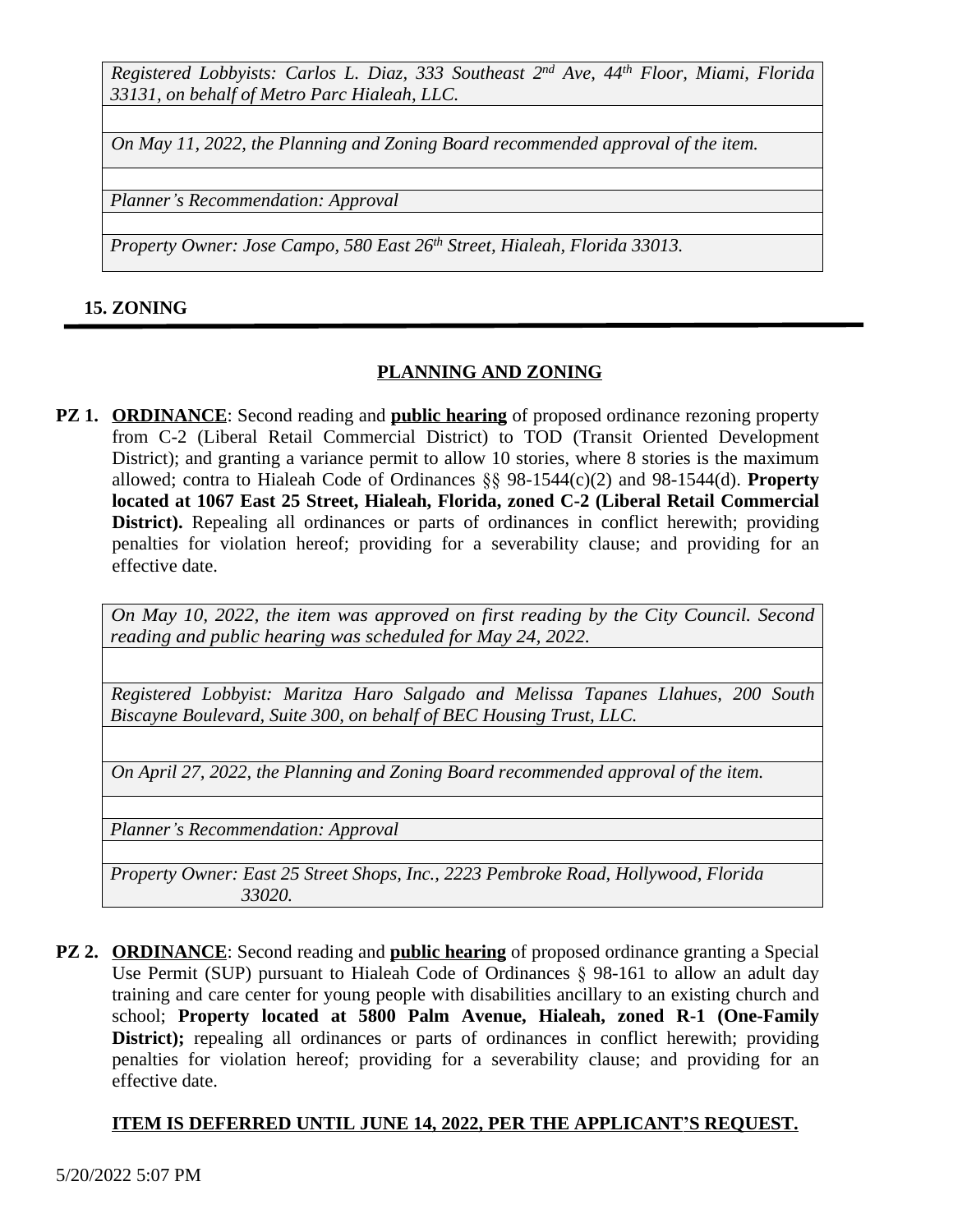*On May 10, 2022, the item was deferred until the City Council Meeting of May 24, 2022, per the applicant's request.*

*On April 26, 2022, the City Council approved the item on first reading. Second reading and public hearing was scheduled for May 10, 2022.*

*On April 13, 2022, the Planning and Zoning Board recommended approval of the item contingent on the construction of on-street parking spaces.*

*Planner's Recommendation: Approval contingent on the construction of on-street parking spaces.*

*Property Owners: Mayra Sanabria, 20110 Northwest 59 Court, Hialeah, Florida 33015 Mayra Aristy, 501 Southeast 4th Street, Hialeah, Florida 33010.*

**PZ 3. ORDINANCE**: Second reading and **public hearing** of proposed ordinance granting a Conditional Use Permit (CUP) pursuant to Hialeah Code of Ordinances § 98-181 to allow a 10,840 square foot expansion of the existing 36,950 square foot Behavioral Health Hospital; and increase the number of beds from 72 beds to 92 beds; and allow 73 parking spaces, where 115 parking spaces are required; contra to Hialeah Code of Ordinances § 98-2189(12); **Property located at 4225 West 20 Avenue, Hialeah zoned C-2 (Liberal Commercial District);** repealing all ordinances or parts of ordinances in conflict herewith; providing penalties for violation hereof; providing for a severability clause; and providing for an effective date.

*On May 10, 2022, the item was approved on first reading by the City Council. Second reading and public hearing is scheduled for May 24, 2022.*

*On May 10, 2022, Council Member Bryan Calvo filed a Form 8B Memorandum of Voting Conflict for County, Municipal, and Other Local Public Officer, form which is on file in the Office of the City Clerk.*

*On April 26, 2022, the item was deferred until May 10, 2022.*

*On April 25, 2022, Mr. Javier Vazquez, registered lobbyist, requested that the item be deferred until May 10, 2022.*

*Registered Lobbyist: Javier Vazquez, 1450 Brickell Avenue, Suite 1900, Miami, Florida 33131, on behalf of, 4225 LLC C/O Millennium Mgmt LLC.*

*On March 23, 2022, the Planning and Zoning Board recommended approval of the item.*

*Planner's Recommendation: Approval.*

*Property Owner: 4225 LLC c/o Millennium Mgmt LLC, 10800 Biscayne Blvd, Suite 600,*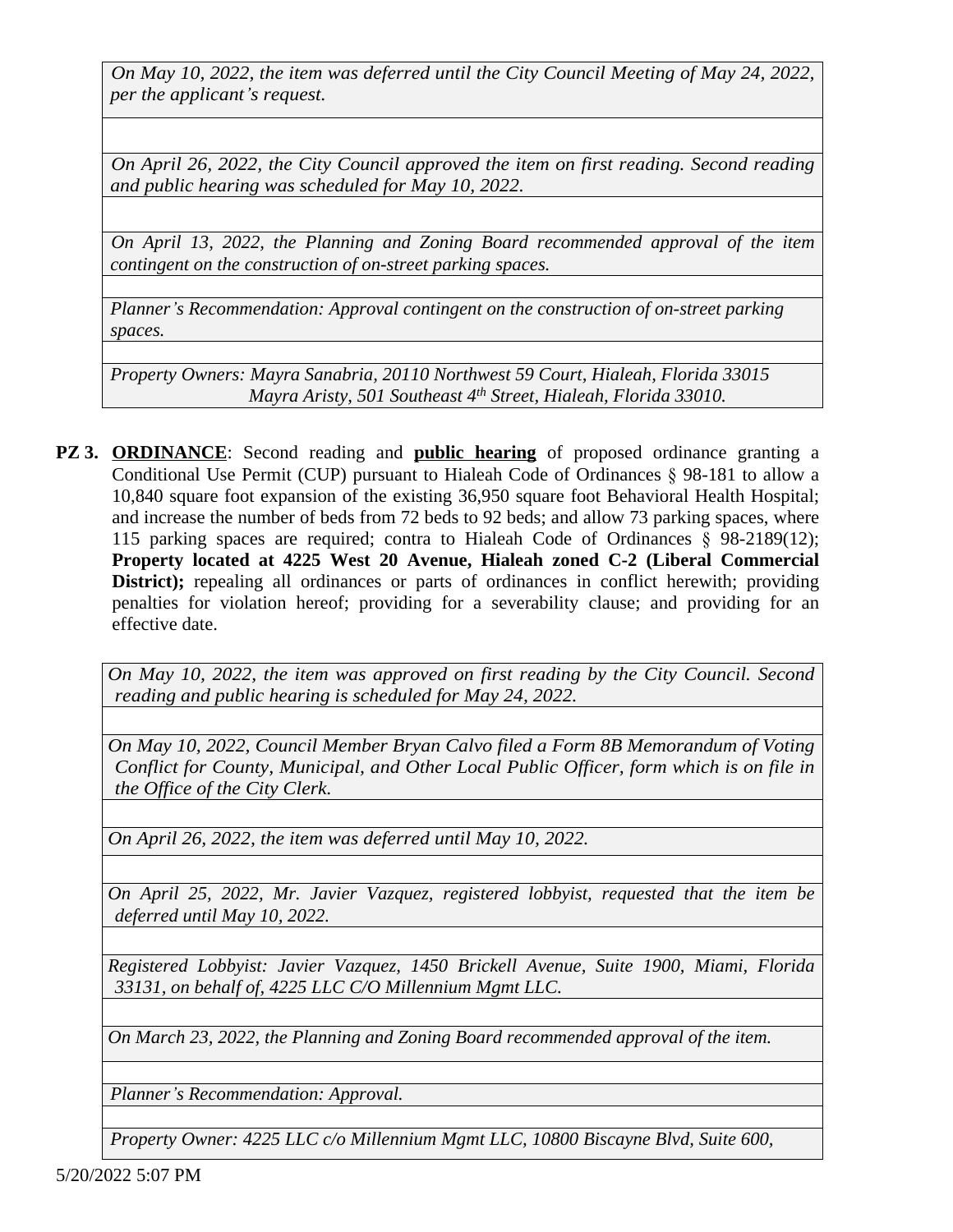*Miami, Florida 33161.*

**PZ 4. ORDINANCE**: Second reading and **public hearing** of proposed ordinance rezoning property from R-1 (One-Family District) to R-3-3 (Multiple-Family District); granting a variance permit to allow front setback of 21.8 feet, where 25 feet are required; allow street side setback of 6 feet, where 15 are required; allow rear setback of 11.6 feet, where 20 feet are required; allow total lot coverage of 31%, where 30% is the maximum allowed; and allow 23% pervious area, where 30% is the minimum required; all contra to Hialeah Code of Ordinances §§ 98-589, 98-590, 98-591, 98-2056(b)(1) and 98-2056(b)(2); **Property located at 782 East 37 Street, Hialeah, Florida, zoned R-1 (One-Family District);** Repealing all ordinances or parts of ordinances in conflict herewith; providing penalties for violation hereof; providing for a severability clause; and providing for an effective date.

*On May 10, 2022, the item was approved on first reading by the City Council. Second reading and public hearing is scheduled for May 24, 2022.*

*Registered Lobbyist: Ceasar Mestre Esq., 8105 NW 155 Street, Miami Lakes, Florida 33016, on behalf of, New Land Opportunities Inc.*

*On April 27, 2022, the Planning and Zoning Board recommended approval of the item.*

*Planner's Recommendation: Approval.*

*Property Owners: New Land Opportunities Inc, P.O Box 820841, Pembroke Pines, Florida 33082. Alejandro Pla, 218 East 49 Street, Hialeah, Florida 33013.*

*Daisy Gascow, 218 East 49 Street, Hialeah, Florida 33013.*

**PZ 5. ORDINANCE**: Second reading and **public hearing** of proposed ordinance rezoning from R-1 (One-Family District) to GUD (Governmental Use District) of property located at 815 West 75 Street and granting a Special Use Permit (SUP) pursuant to Hialeah Code of Ordinances § 98-1630.8, to allow the expansion of the Neighborhood Business District Overlay; granting a variance permit to allow residential use on the ground floor, where residential use is allowed above ground floor level only; allow 1,049 parking spaces, where 1,487 parking spaces are required; and allow 19.8% pervious area, where 30% is the minimum required; contra to Hialeah Code of Ordinances §98-1630.2, and §§98-2189(16)a. and b. **Property located at 7605 West 10 Avenue and 815 West 75 Street, Hialeah, Florida, zoned GUD (Governmental Use District) and R-1 (One-Family District).** Repealing all ordinances or parts of ordinances in conflict herewith; providing penalties for violation hereof; providing for a severability clause; and providing for an effective date.

*On May 10, 2022, the item was approved on first reading by the City Council. Second reading and public hearing is scheduled for May 24, 2022.*

*Registered Lobbyist: Alejandro J. Arias, 701 Brickell Avenue, Suite 300, Miami Florida 33131, on behalf of Hialeah Housing Authority.*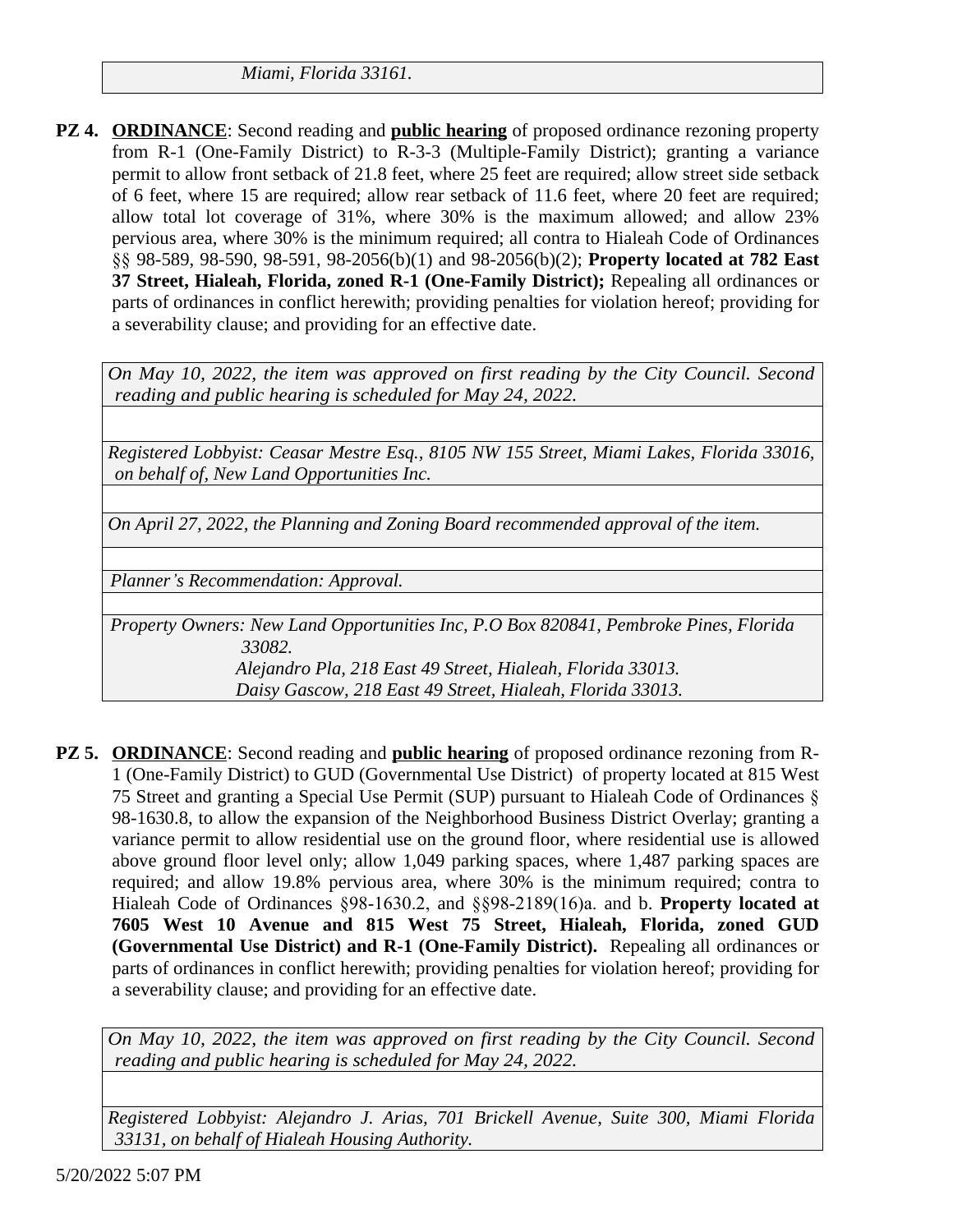*Registered Lobbyist: Hugo P. Arza, Esq., Alejandro J. Arias, Esq., Alessandria San Roman, Esq., 701 Brickell Avenue, Suite 300, Miami Florida 33131, on behalf of, Bessolo Design Group, Inc.*

*On April 27, 2022, the Planning and Zoning Board recommended approval of the item as recommended.*

*Planner's Recommendation: Approval subject to keeping buildings facing West 8 Avenue at a height not exceeding five stories and without commercial uses.*

*Property Owners: HHA I, Inc., Florida Not for Profit Organization and Hialeah Housing Authority, Not for Profit Entity, 75 East 6 Street, Hialeah, Florida 33010.*

**PZ 6. ORDINANCE:** First reading of proposed ordinance granting a variance permit to allow the replatting of the property into two substandard lots: Lot 1 having a frontage of 40.01 feet and total lot area of 5,399.87 square feet, where 75 feet frontage and 7,500 square feet are required and Lot 2, having a frontage of 40.01 and total lot area of 5,399.91 square feet, where 75 feet frontage and 7,500 square feet are required; and once platted allow the construction of a Single-Family House on each platted substandard lot. All contra to Hialeah Code of Ordinances § 98-499; **Property located at 1140 West 32nd Street, Hialeah, zoned R-1 (One-Family District);** Repealing all ordinances or parts of ordinances in conflict herewith; providing penalties for violation hereof; providing for a severability clause; and providing for an effective date.

*On May 10, 2022, the City Council overturned the recommendation of denial of the Planning and Zoning Board. First reading is scheduled for May 24, 2022.*

*On April 26, 2022, the item was tabled by the City Council until May 10, 2022.*

*Registered Lobbyist: Frank De la Paz, 9361 Bird Rd, Miami, Florida 33165, on behalf of Suneil Arzola.*

*On April 13, 2022, the Planning and Zoning Board recommended denial of the item.*

*Planner's Recommendation: Denial.*

*Property Owners: Suniel Arzola, 1140 West 32 Street, Hialeah, Florida 33012*

**PZ 7. ORDINANCE:** First reading of proposed ordinance granting a Special Use Permit (SUP) to allow the expansion of the NBD (Neighborhood Business District) Overlay for the development of a 27-unit multifamily building, pursuant to Hialeah Code of Ordinances § 98- 1630.8; granting a variance permit to allow only residential uses where mixed use is required;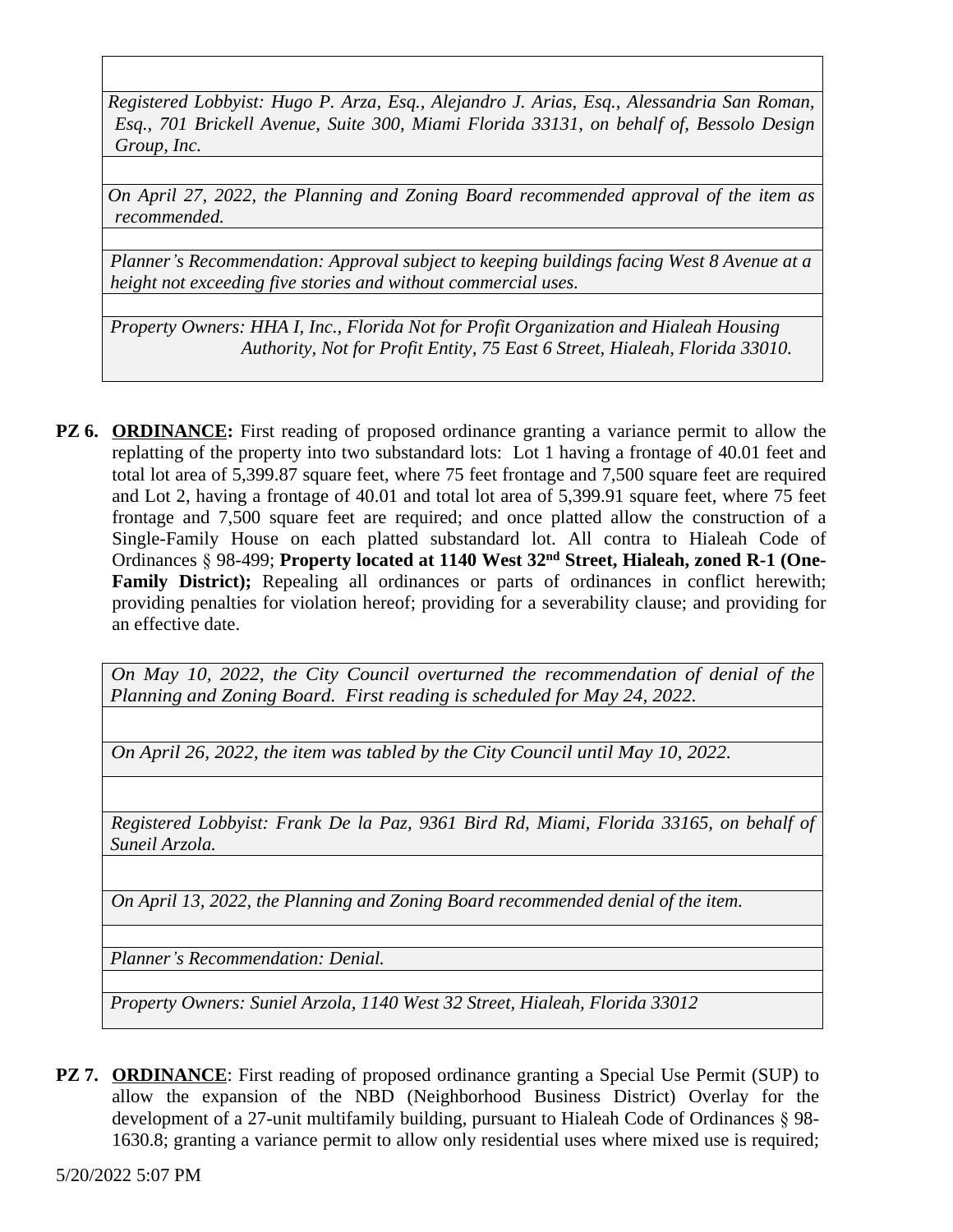allow residential use on the ground floor, where residential use is allowed above ground floor level only; allow 18 residential units with an area of 595 square feet, where 850 square feet is the minimum required and only 10% of the units may have an area of 600 square feet; allow 7 feet front setback on East 7 Avenue, for encroachment of balconies above the ground floor, where 10 feet built-to-line are required; allow 32 parking spaces, where 61 parking spaces are required; and allow 29.6% pervious area, where 30% is the minimum required; all contra to Hialeah Code of Ordinances §§ 98-1630.1, 98-1630.2, 98-1630.3(e)(1), 98-2189(16)a., and 98-2056(b)(1); **Property located at 40 East 10 Avenue, Hialeah, zoned C-2 (Liberal Retail Commercial District);** repealing all ordinances or parts of ordinances in conflict herewith; providing penalties for violation hereof; providing for a severability clause; and providing for an effective date.

*On May 10, 2022, the City Council tabled the item until May 24, 2022. The applicant was not present.*

*On April 26, 2022, the item was tabled by the City Council until May 10, 2022.*

*On April 13, 2022, the Planning and Zoning Board recommended approval of the item.*

*Planner's Recommendation: Approval*

*Property Owner: Johanna Ferrer, 7440 SW 69 Terrace, Miami, Florida 33143.*

**PZ 8. ORDINANCE:** First reading of proposed ordinance rezoning property from R-1 (One-Family District) to TOD (Transit Oriented Development). **Property located at 922 East 26 Street, Hialeah, zoned R-1 (One-Family District).** Repealing all ordinances or parts of ordinances in conflict herewith; providing penalties for violation hereof; providing for a severability clause; and providing for an effective date.

*Registered Lobbyists: Carlos L. Diaz, 333 Southeast 2 nd Ave, 44th Floor, Miami, Florida 33131, on behalf of Metro Parc Hialeah, LLC.*

*On May 11, 2022, the Planning and Zoning Board recommended approval of the item.*

*Planner's Recommendation: Approval*

*Property Owner: Jose Campo, 580 East 26th Street, Hialeah, FL 33013*

**PZ 9. ORDINANCE:** First reading of proposed ordinance rezoning property from R-1 (One-Family District) and RO (Residential Office) to B-1 (Highly Restricted Retail District); granting a variance permit to allow front setback of 10 feet, where 20 feet are required; contra to Hialeah Code of Ordinances §98-929. **Property located at 4915 East Palm Court, 4935 East Palm Court, 4910 East 1 Avenue and 4930 East 1 Avenue, Hialeah, zoned R-1 (One-Family District) and RO (Residential Office).** Repealing all ordinances or parts of ordinances in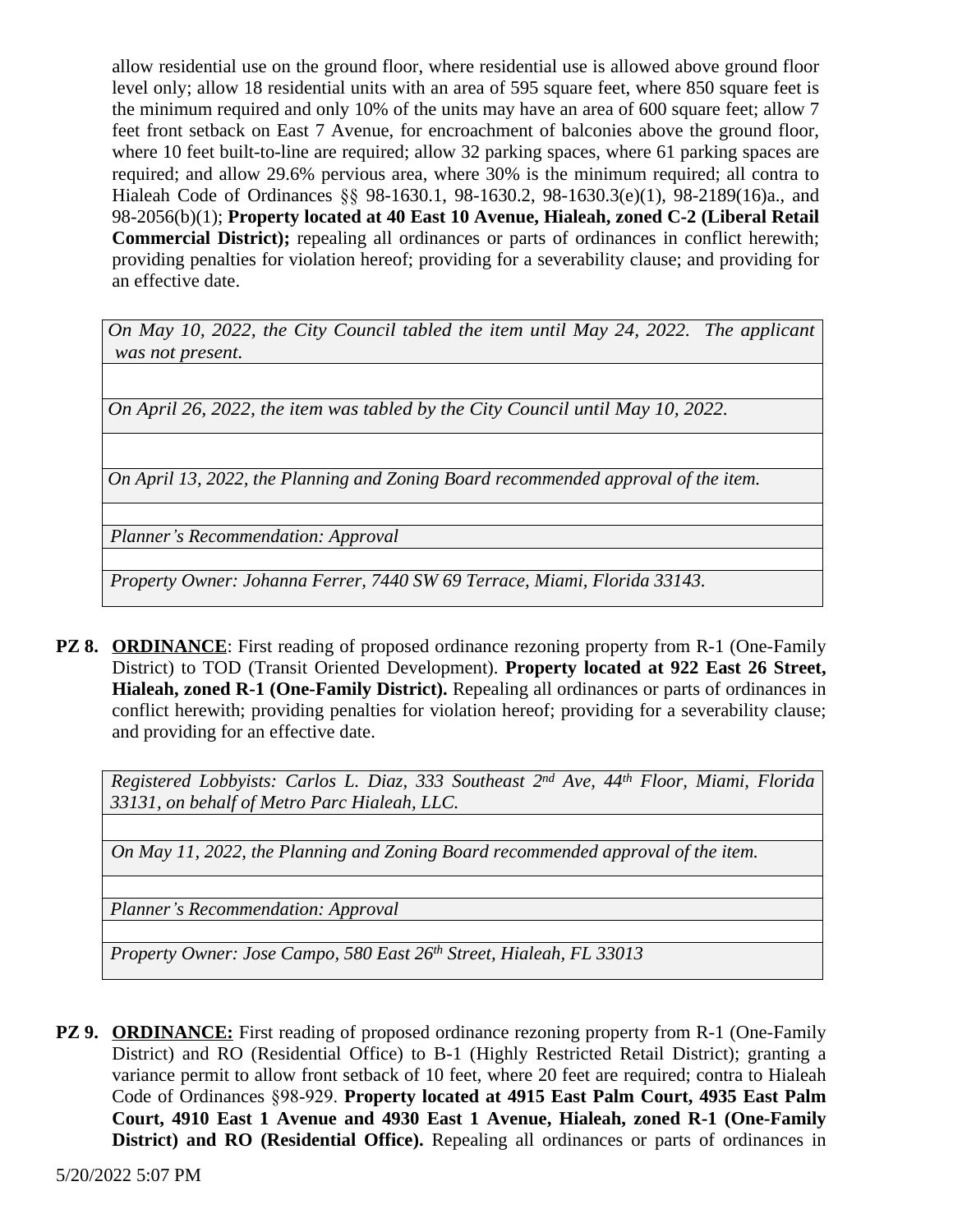conflict herewith; providing penalties for violation hereof; providing for a severability clause;and providing for an effective date.

*On May 11, 2022, the Planning and Zoning Board recommended approval of the item.*

*Planner's Recommendation: Approval*

*Property Owner: JCM Medical Services Inc., 87 East 49th Street, Hialeah, Florida 33013.*

**PZ 10. ORDINANCE:** First reading of proposed ordinance rezoning property from R-3 (Multiple-Family District) to R-3-5 (Multiple-Family District); granting a variance permit to allow a front setback of 11.4 feet, where 25 feet are required; allow east and west interior side setbacks of 7 feet, where 10 feet are required; allow a rear setback of 10.6 feet, where 20 feet are required; allow lot coverage of 34.5%, where 30% is the maximum allowed; and allow 22.3% pervious area, where 30% pervious area is the minimum required; all contra to Hialeah Code of Ordinances §§ 98-589, 98-590, 98-591 and 98-2056(b)(1) and (b)(2). **Properties located at 61, 63, 75 and 77 West 31 Street, Hialeah, zoned R-3 (Multiple-Family District).** Repealing all ordinances or parts of ordinances in conflict herewith; providing penalties for violation hereof; providing for a severability clause; and providing for an effective date.

*Registered Lobbyist: Ceasar Mestre Esq., 8105 NW 155 Street, Miami Lakes, Florida 33016, on behalf of Juan V. Pulles.*

*On May 11, 2022, the Planning and Zoning Board recommended approval of the item.*

*Planner's Recommendation: Approval*

*Property Owner: Juan V. Pulles and Dania M. Pulles, 8242 NW 164th Street, Miami Lakes, Florida 33016.*

#### **16. FINAL DECISIONS**

**FD 1. RESOLUTION**: Proposed resolution approving the final decision of the Planning and Zoning Board, **Decision No. 2022-08** granting an adjustment on the property located at **780 SE 5 Place, Hialeah, zoned R-1 (One-Family District)**; and providing for an effective date.

*On April 27, 2022, the Planning and Zoning Board recommended approval of the item with the condition that the terrace remain open on three (3) sides.*

*Planner's Recommendation: Approve with conditions.*

*Property Owners: Justo A. Diaz and Daysi Jimenez, 780 SE 5 Place, Hialeah, Florida 33010*